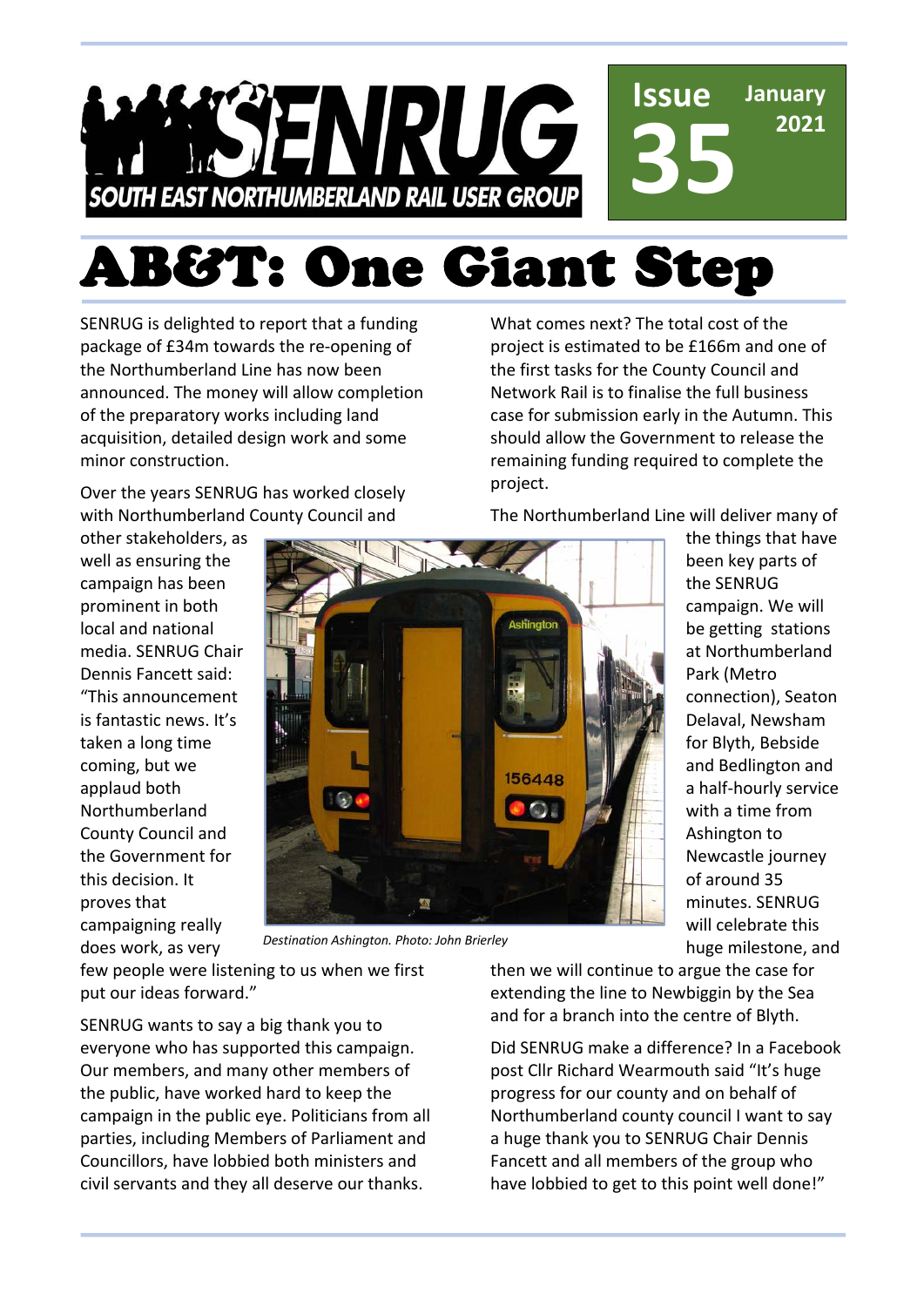# Groundworks Already Started

At long last we have boots on the ground. For the last few weeks drilling rigs have been gathering soil and rock samples. These cores are then tested to make sure that the ground



*The Hard Work Starts. Photo: Sally Milner*

will be able to support the foundations required for all of the new structures needed for our new passenger carrying railway. Any problems identified at this stage will inform the detailed design work that will be needed prior to construction. Holes are being drilled at more than 80 locations around the line, and in some places the drills will go even deeper to check on the possibility of mine workings that may need attention. Before these investigations started, the team had carried out extensive environmental surveys to ensure that their work wouldn't disturb the surrounding natural environment.

 The SENRUG Chair is Dennis Fancett. Contact him at chair@senrug.co.uk

For Membership contact Ronald Hunt at membership@senrug.co.uk

The Newsletter Editor is Dave Shaw who can be reached at editor@senrug.co.uk

SENRUG has a regularly updated website at www.senrug.co.uk and lots more interesting material can be found on our Facebook pages at www.facebook.com/SENRUG

Our campaign started in July 2004 and by December 2005 we had the support of local MPs with an Early Day Motion debated in the Commons. In January 2007 the North East Assembly commissioned a report into the proposed phased re-opening of the line and an online petition saw the proposal debated in the House of Commons.

In June 2008 SENRUG organised a charter train to Ashington for stakeholders, politicians and the press.

In March 2009 the then Secretary of State for Transport visited and SENRUG presented the case for the re-opening to him. Support grew as ATOC published their 'Connecting Communities' report.

March 2010 saw all 3 parliamentary candidates for Wansbeck promise to support the scheme at a SENRUG hustings meeting. In November 2010 the scheme was included in Northumberland County Council's Local Transport Plan.

Network Rail started the first stage of their 'GRIP' process in June 2013 and by October 2016 Northumberland County Council set out an ambitious timescale that would have seen, if funding was available, trains running by early 2021.

In February 2019 the then Transport Secretary visited the line and expressed his support. By September 2019 Northumberland County Council had run their first public consultation and renamed it as The Northumberland line. In October 2019 it was included in DfT's Rail Network Enhancement Pipeline.

January 2020 saw Government allocating £1.5m to the development of the project. In May 2020 Northumberland County committed a further £10m to the project and work on the ground started. Environmental surveys came first and we are now seeing an extensive programme to test the ground conditions in places where new structures would be required.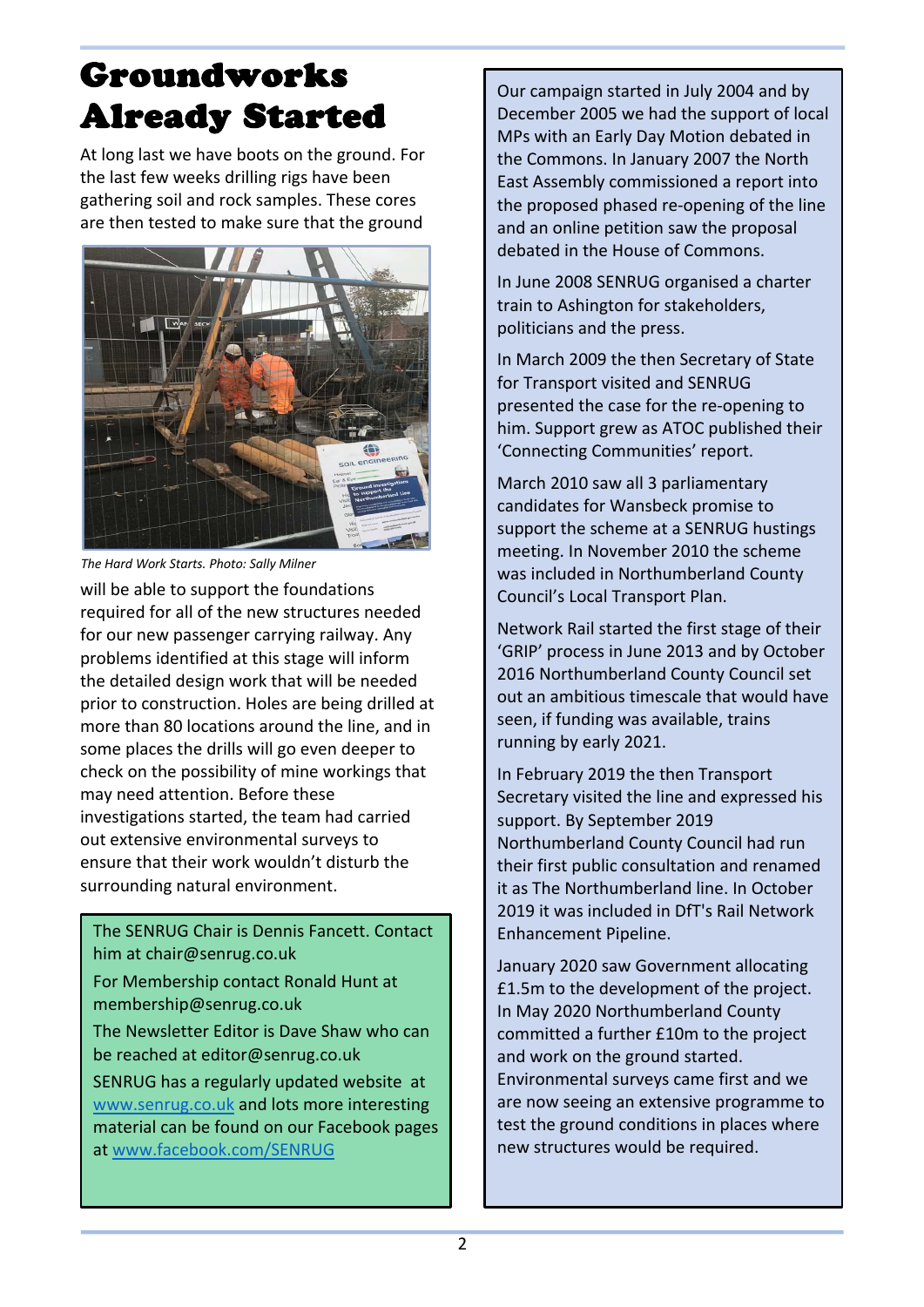# Rolling Stock News

When SENRUG chartered a train back in 2008 to demonstrate that it was quite possible to run passenger services from Ashington to Newcastle, the lineside was well populated by trainspotters and photographers. They saw a humble class 156 DMU and many of us assumed that this type of stock would be used when the line re-opened permanently. However, things might be changing. The Railways have a target of removing diesel from the passenger network by 2040. Network Rail has published a provisional plan to achieve these targets. They have looked at overhead electrification, battery powered trains, and the new technology of hydrogen fuel cells. They have also produced a series of maps



*New Stock for the Isle of Wight. Photo: VivaRail*

setting out the options over all of England and Wales. What is interesting is that their map of the North East shows the Northumberland Line as a candidate for electrification on the basis that it will still be used for freight and could be used as a diversionary route for the ECML. However, it seems likely that electrification might be some distance into the future and so an interim solution will be needed.

What does this mean for the rolling stock that might be used on our new line? Network Rail discuss a range of options including trains using battery power, with units being recharged whilst running on the ECML section of the route. We know that a number of companies, including VivaRail, are offering units that make use of this system and so we

may well not be seeing elderly and noisy diesels running along the line but instead we could be looking forward to travelling on quiet, green electric power.

#### Morpeth Station



Building work has now been completed and the new ticket office is open. The Greater Morpeth Development Trust has done a great job. As well as the much better environment in and around the station, and the improvements in parking provision, we are pleased to say that the long SENRUG campaign for afternoon access to the station toilet and waiting room has been successful. The station building is now open to welcome passengers from 06:30 – 17:30 on weekdays and 06:30 to 13:00 on Saturdays. However, as yet the Station buffet has not opened perhaps too much to hope for during the current pandemic - but will hopefully arrive once both the rail and hospitality industries return to normal. *A new look Morpeth Station. Photo: Dave Shaw*

#### Evening Car Parking

The council car park at Morpeth Station is now free after 6 pm following SENRUG 's negotiations with the Council.

Now is the time to join SENRUG and make sure your voice is heard as we work to improve rail services within the area and to destinations beyond. Go to the SENRUG website www.senrug.co.uk and click on the 'join' button. It only costs £5 a year and you can pay by card or download the form and post it to us along with a cheque.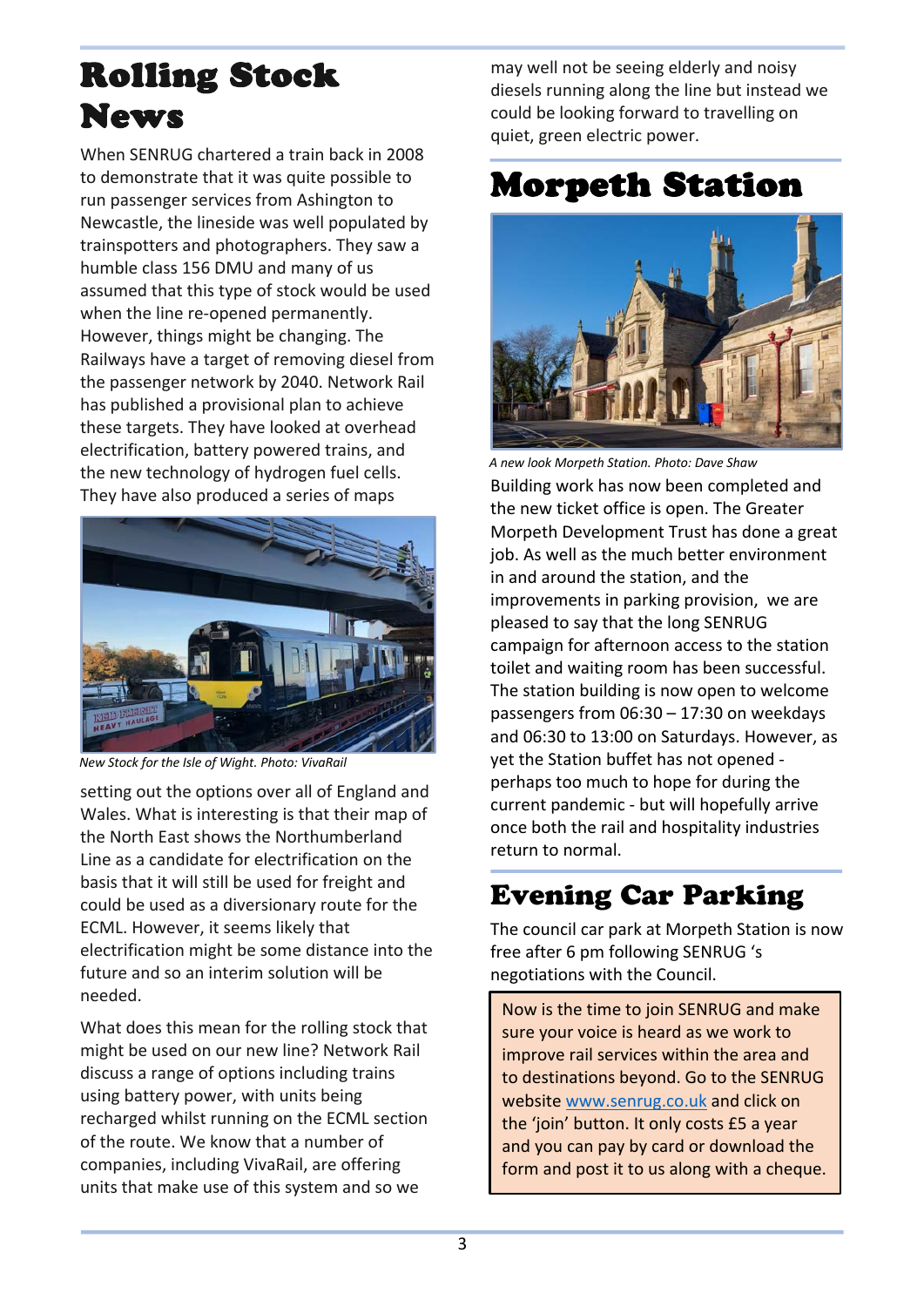# Public transport: the next 15 years

The draft of the North East Transport Plan 2021 – 2035 was published a few months to allow for public comments. The plan covering Northumberland, Tyne and Wear, and County Durham is important to us all. It includes all of the different ways we get around our region with sections on walking and cycling, buses and ferries, private transport, rail and metro. The plan doesn't just stop at the boundaries of the North East but also looks at how we connect with the rest of the world. Not everything that is in the plan will happen unless funding becomes available and the figure of £6.1bn has been quoted for the whole of the region.

All 50+ pages are worth reading but SENRUG has taken a particular interest in the Rail and Metro section. The draft plan is available at www.transportnortheast.gov.uk/have-yoursay/ and the SENRUG comments are on our website www.senrug.co.uk in the documents we have issued section.

There is a great potential for rail services in Northumberland. If the trains went where people want, at a time they want to go, at a price they can afford, and if services are clean, safe, secure and easy to understand, people will use trains for work, shopping and leisure. We've welcomed the proposals to re-open the Northumberland Line but have argued that it should be extended to both Newbiggin by the Sea and Blyth Town Centre. We also say that the line from Morpeth to Bedlington should be re-opened by extending Hexham – Morpeth trains on to Choppington and Bedlington. This would help with the regeneration of both Choppington and Scotland Gate and would offer a whole range of new links from South East Northumberland. Along with an enhanced service north of Morpeth (see article on this page) this would provide a half hourly service between Cramlington and Newcastle. We also argue that it is vital that the whole issue of interchange with the Metro service at both Northumberland Park and Manors is properly thought through. People in

South East Northumberland need good access to the jobs that are available at, for example, the Cobalt Business Park. We've made a number of proposals to improve the rail infrastructure aimed at both making the system more resilient and more passenger friendly. Included in this category are our proposals to move Cramlington Station, tweak the design for Northumberland Park, and integrate the Mainline and Metro stations at Manors. To make sure that all stations are 'passenger friendly' we've proposed a set of minimum standards that include step free access, better signage, and greatly improved passenger information. We've given thought to improving access to the Airport from both the South East and North of the County as well as saying that the Metro should be extended to Ponteland. We've also argued for much better integration with bus services that would include interchangeable tickets.

# North of Morpeth

Extending the Newcastle to Morpeth local service on to Berwick, and running trains hourly, has been a SENRUG aspiration for some time. Such a service would better serve north Northumberland with new stations at locations such as Belford, provide a commuter and leisure rail service throughout the day to Pegswood, Widdrington, Acklington and



*The evening train arrives at Widdrington. Photo: Dave Shaw*

Chathill, and offer improved connectivity between the key market towns of Morpeth, Alnmouth and Berwick. SENRUG drew up a specification for an initial Feasibility Study and got various rail consultancy firms to tender for it, with Systra offering the best proposal. After a few unsuccessful attempts to obtain funding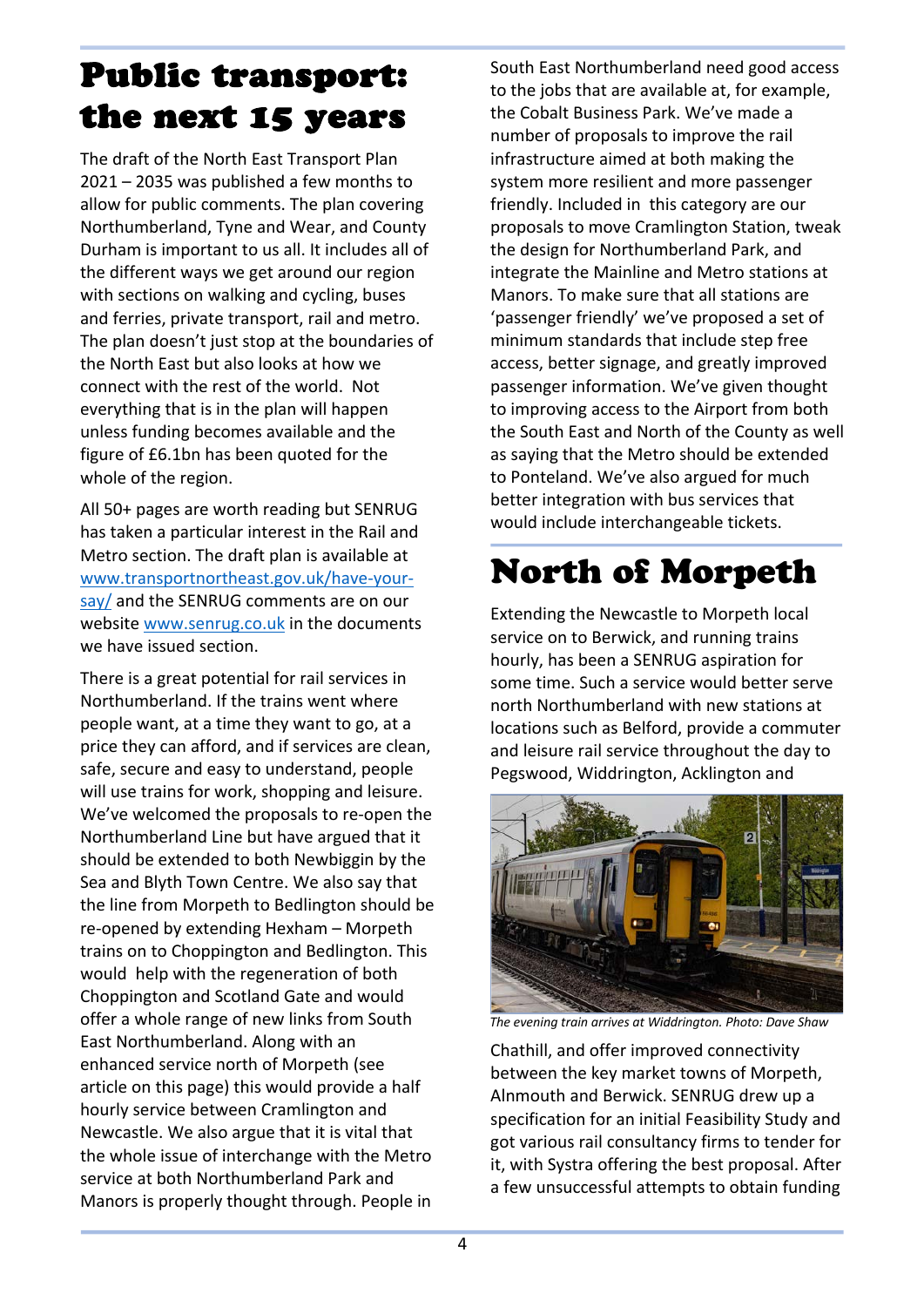for the Feasibility Study, in May 2019, SENRUG suggested to both Northern and the County Council they could each fund 49% of the study. The study was finally commissioned in November 2019. SENRUG also provided a 2% contribution, which was funded by Railfuture.

The final Report was received in June 2020 and was extremely positive, demonstrating there is timetable space on the line for an hourly service each way, provided faster electric trains are used. The Report also investigated 3 potential new stations. Beal was found to be technically complex and thus expensive, so unlikely to be justified on the basis of the benefit it would bring initially. Warkworth, whilst easier to construct, was considered to be too close to Acklington to create sufficient benefit, but provisional findings for Belford are that it is both technically feasible and commercially viable.

Northumberland County Council decided it would take the proposals forward and therefore made 2 separate applications to the DfT "Restoring Your Railways" Fund - one for the service itself and one for the new station at Belford. The Council also submitted a 3rd application for a new station at Gilsland, a campaign led by our colleagues in the Tyne Valley.

At time of writing the DfT has not immediately accepted the Berwick and Belford



*Chathill Station. Photo: Dave Shaw*

applications, but has asked the Council for more details on both proposals, particularly the station at Belford which is of course dependant on the service itself running. The Council has advised SENRUG they are committed to providing this information as

quickly as possible and are progressing the scheme.

Meanwhile, LNER are believed to be seeking more paths to Edinburgh. SENRUG believes this should be opposed, until it can be demonstrated such paths can be provided in addition to the paths required for the local service. SENRUG's aspiration is for 2 local services per hour between Newcastle and Morpeth (thus delivering 2 trains per hour each way at Cramlington). The first would be the Newcastle - Berwick electric service, which could be extended south to a new station at Team Valley, whilst the second would be for the Hexham - Morpeth service which would then be extended on to a new station at Choppington and then to terminate at Bedlington, connecting with the Northumberland Line.

The Council are of course very busy with the Northumberland Line work at the moment which following years of SENRUG campaigning is deservedly their top public transport priority. However, SENRUG understands the Morpeth - Berwick service is very much the next priority and we look forward to further developments on this over the next few months.

### Franchising Terminates Here

*"The 19:99 experiment to franchising terminates here. All change, please. All change. For details of onward connections please consult DfT staff".* Or at least words to that affect. The DfT has finally announced franchising is no more. The announcement was not unexpected. SENRUG, via Railfuture, had contributed to The Williams Review, and of course here on the East Coast Main Line, we have experienced the successive financial failure of each of the 3 franchisees (Sea Containers / GNER, National Express and Stagecoach / Virgin) who had won competitions to run the line by bidding more than they could afford. But we were waiting to *….. contd on next page*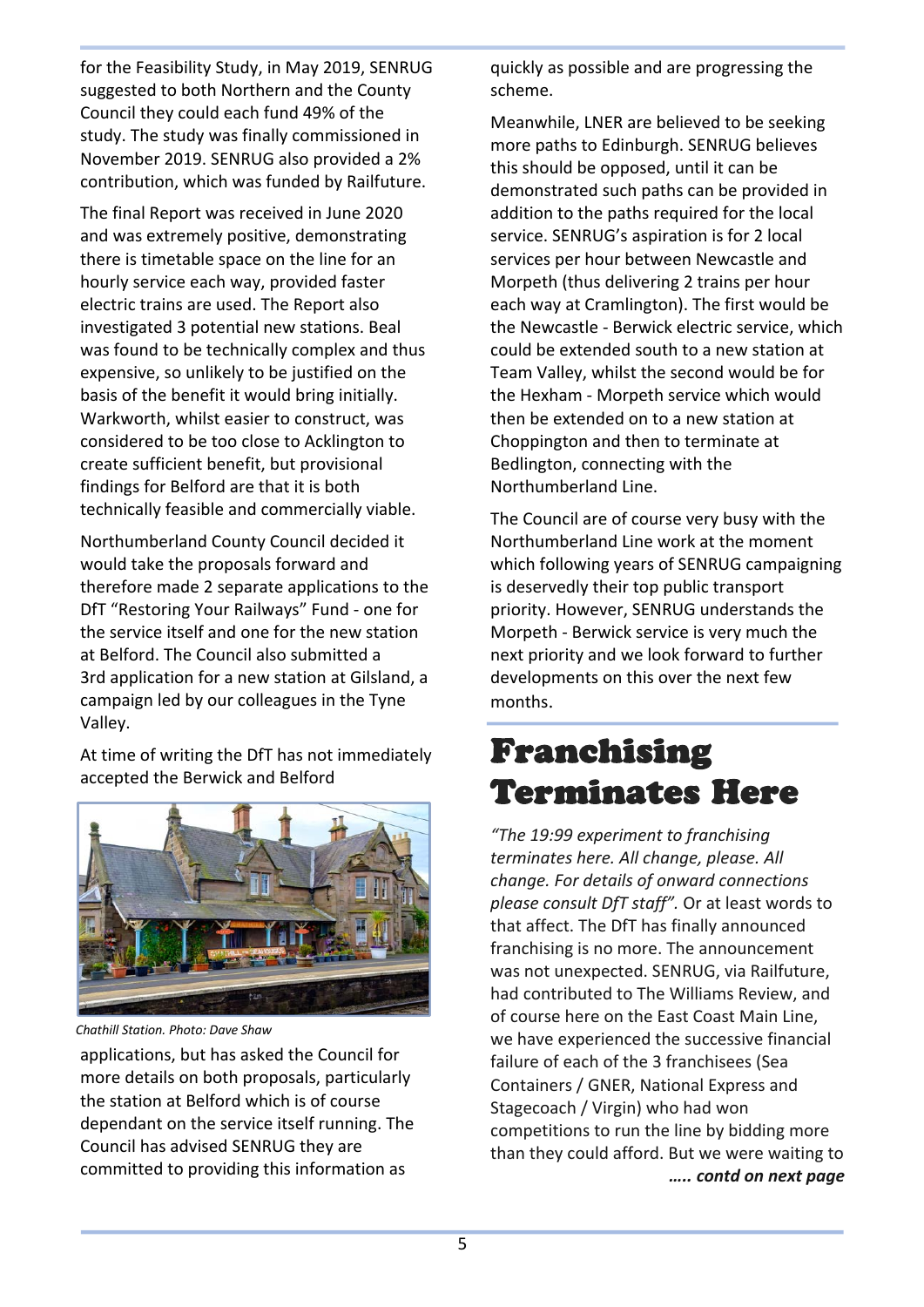hear what would replace it. Service contracts were what was expected, and in fact due to the COVID crisis, we had already slipped into that through government support to the rail industry during a time of plummeting passenger numbers. Instead of a final decision the DfT has merely announced the system of service contracts will now continue. We are advised greater co-operation between operators can now be expected. Could that be of benefit to Cramlington? Might it deliver a morning service to Newcastle before the current first arrival of 08:22? SENRUG will certainly campaign for that.

And what of open access operators – in particular East Coast Trains (from FirstGroup) who are due to start their new service from Morpeth next year. We've noted the difficulties that both Hull Trains and Grand Central are in as a result of the COVID crisis, with Grand Central withdrawing their plans for a Blackpool service completely. East Coast Trains have however assured SENRUG their plans are on track. Crew recruitment is now complete and training underway at their offices near Newcastle. East Coast Trains plan to offer a "High Quality – Low Fare" service between London and Edinburgh. The service will only offer standard class but trains will be equipped with a buffet. Early reports suggested an average fare as low as £25.

## Don't Trash Our Railways!

The dramatic loss of passengers during the COVID crisis has done a lot of damage to the rail industry. Whilst the financial damage has been mitigated by substantial increases in financial support from government, the longterm picture is much more challenging as evidenced by the recently published annual 'RAC Report on Motoring'. They say that attitudes to driving versus public transport have been put back by two decades - with the numbers saying they would use their cars less if public transport was better falling from 57% to 43%. This change in attitude is reflected in the fact that the fall in public transport use in recent months has been much greater than

the fall in car usage. Our question is simple. How do we revive public transport?

Firstly, let's look at the issue of safety because people won't come back to the railways unless they feel safe. A recent study by our own Rail



*Is the Government trying to drive these people back into their cars? Photo Trevor Watson*

Safety and Standards Board suggests that the risk of catching the virus on an hour-long train journey, where every other seat is occupied, is less than 0.01%. Maintaining this low level of risk obviously depends on the behaviour of both operators and passengers. All of our local operators have developed clear policies and practices aimed at keeping their trains clean and disinfected. Modern trains are designed to keep the air we breathe on trains both fresh and virus free. All we have to do is keep our hands sanitised and wear masks. How we behave on train journeys is also of vital importance to railway workers. The Rail Maritime and Transport Union has recently been drawing our attention to the dangers that their members face. We can help them by making sure that we follow the rules and support them when they challenge what they see as dangerous working practices.

Transport Focus provides us with some interesting research about the problems that the bus industry is facing. They say that 81% of people who identify as bus users feel safe on buses, but that less than 50% of people who don't use buses say they would feel safe. The whole public transport industry needs to look hard at what the public seem to be saying .In particular operators need to recognise that they have to do the right thing **and** be seen to be doing so. The message needs to get out to all potential passengers. The good news that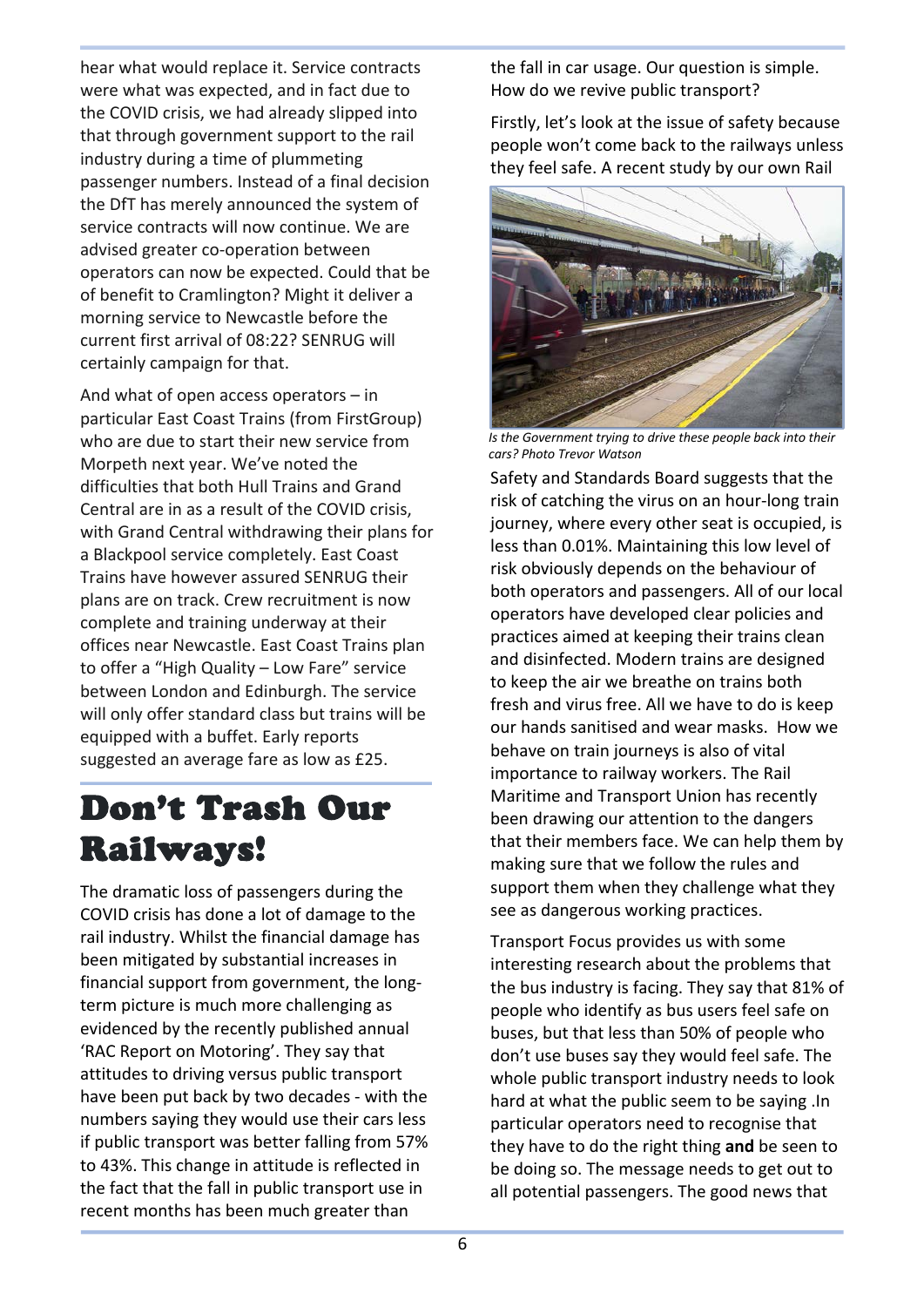public transport is safe needs to be headline news.

The problem doesn't stop once people see that public transport is safe. Many commentators are suggesting that the 'new normal' will include some big changes to our working lives. More people may work from home for at least part of the week. There may be fewer face to face meetings with much more use being made of video conferencing. All of this suggests that some, hopefully only a small part, of the traditional traffic might be lost for good. What new opportunities are there to replace these 'lost' passengers?

On a national level there may well be trend towards 'sustainable' travel with reports *(Guardian 19th November 2020)* of new companies being set up to offer holidays that are closer to home, avoid air travel, allow us to experience nature and support local businesses. The report goes on to talk about an increased demand for rail-based holidays being reported by a number of longestablished holiday companies. SENRUG has played a small part in this movement with our articles on local days out by rail as well as our lobbying to extend the boundaries of local rover tickets to include Cramlington and Morpeth. The message is simple. There is a market out there if the operators want to find it and it has been done in the past. Ron Cotton, a famous Liverpool Area Manager in the days of British Rail, introduced a range of cheap fares for off-peak travel between Liverpool and London. These trains were filled to overflowing. Posted to the Settle – Carlisle line ahead of its impending closure he put resources into both improving the service and marketing it to a wide range of potential users. The line was saved and still prospers.

SENRUG would like to thank Ashington Town Council, Blyth Town Council, Cramlington Town Council, East Bedlington Parish Council, Pegswood Parish Council, Seaton Valley Community Council and West Bedlington Town Council for their donations towards the cost of funding our website and printing our newsletters up to 2024.

# Freight on the **AB&T**

In all the excitement about the re-opening the railway to passenger services it is easy to forget that the track and much of the infrastructure has only survived since 1964 because of freight traffic. Up until the era of



*Biomass on the way to Lynemouth. Photo: Dave Shaw*

pit closures the line was busy with coal traffic. Many of the collieries had their own railway systems that fed traffic onto the Blyth and Tyne. The line even had its own engines and rolling stock until the motive power depot at Cambois closed in 1994. What is left today? There are three main freight flows on the line at present. Alumina is imported through the Port of Blyth and then carried by train to the smelter near Fort William. Biomass is imported through the Port of Tyne and then shuttled to the power station at Lynemouth. Coal, and other bulk products, are imported through the Port of Blyth. Rail carries some of this traffic on to Teesside and Yorkshire. What of the future? We know that the Furnace Way sidings are being restored to allow for freight movements on the new railway. We think that there may be new opportunities for freight services to use the line – especially if we are successful in getting the section between Ashington and Butterwell re-opened with a link to the East Coast Main Line. This is why SENRUG believes that provision must be made for the eventual doubling of the single track section between Northumberland Park and Newsham.